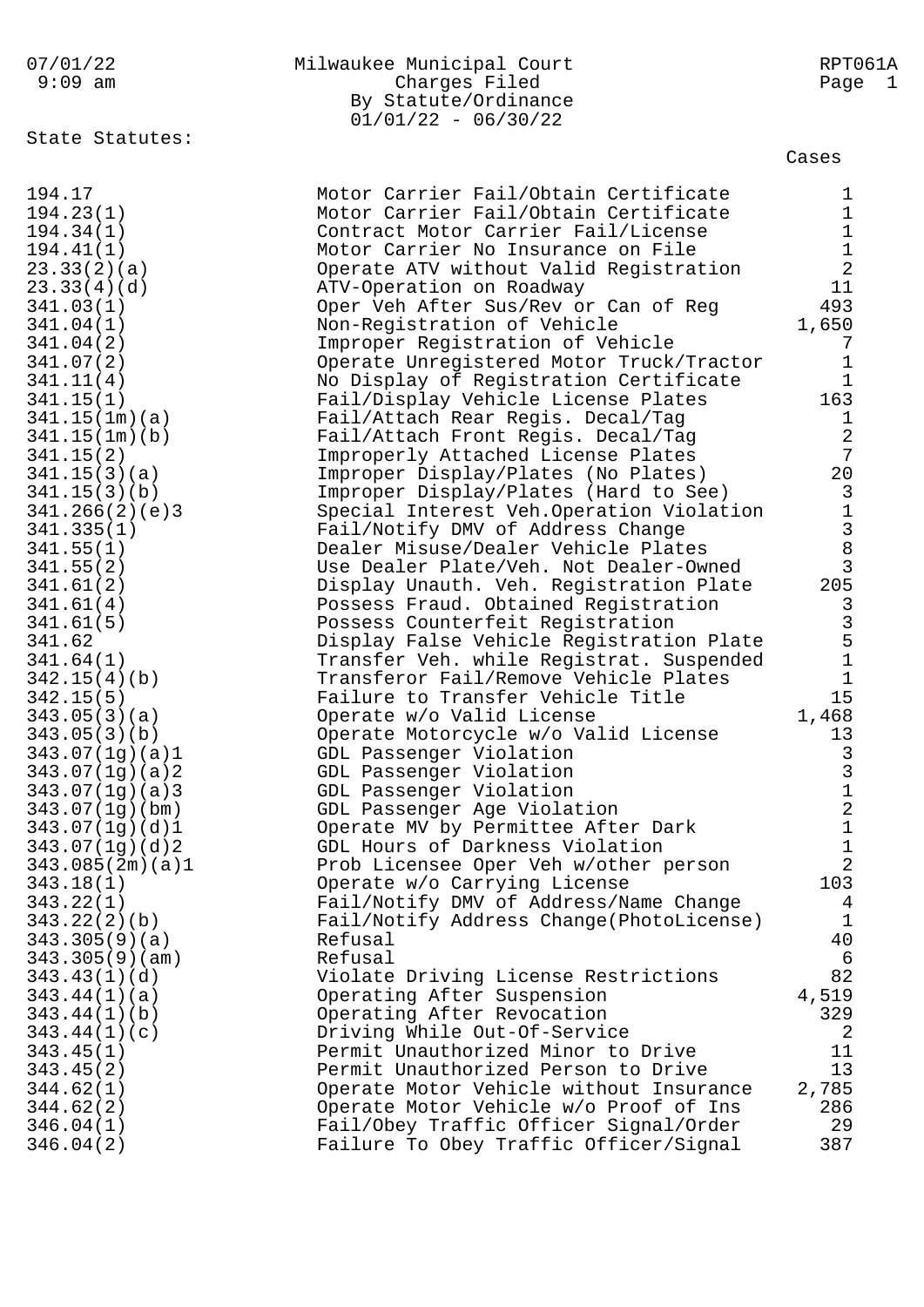| 07/01/22<br>9:09 am          | Milwaukee Municipal Court<br>Charges Filed<br>By Statute/Ordinance<br>$01/01/22 - 06/30/22$ | RPT061A<br>Page 2 |
|------------------------------|---------------------------------------------------------------------------------------------|-------------------|
| State Statutes:              |                                                                                             | Cases             |
| 346.04(2t)                   | Resisting / Failing to Stop / Fleeing                                                       | 1                 |
| 346.05(1)                    | Operating Left of Center Line                                                               | 16                |
| 346.06                       | Meeting of Vehicle-Wrong Side                                                               |                   |
| 346.07(2)                    | Unsafe Cutting in When Passing                                                              |                   |
| 346.07(3)                    | Failure to Yield to Passing Vehicle                                                         | 63339525          |
| 346.072(1m)(a)               | Fail/Move Vehicle - Pass Stop Emerg Veh                                                     |                   |
| 346.072(1m)(b)               | Fail/Slow Vehicle - Pass Stop Emerg Veh                                                     |                   |
| 346.075(1)                   | Overtaking & Passing Bicycles                                                               |                   |
| 346.075(2)                   | Improper Passing of Stopped Bus                                                             | 202               |
| 346.08<br>346.09(1)          | Unsafe Passing on Right<br>Passing into Oncoming Traffic                                    | 26                |
| 346.09(2)                    | Passing on Hill or Curve                                                                    | $\mathbf{1}$      |
| 346.09(3)                    | Passing in No-Passing Zone                                                                  | $\,8\,$           |
| 346.09(4)                    | Passing Vehicle Indicating Left Turn                                                        | $\mathbf{1}$      |
| 346.10(2)                    | Passing at Intersection                                                                     | 115               |
| 346.13(1)                    | Unsafe Lane Deviation                                                                       | 104               |
| 346.13(3)                    | Deviation From Designated Lane                                                              | 10                |
| 346.14(1)                    | Automobile Following Too Closely                                                            | 111               |
| 346.14(1m)                   |                                                                                             | 1                 |
| 346.14(2)(a)                 | Truck Following Too Closely                                                                 | $\mathbf{1}$      |
| 346.15                       | Driving Wrong Way on Divided Highway                                                        | 21                |
| 346.16(2)(a)                 | Pedestrian/Bike/Cycle on Expressway                                                         | $\mathbf{1}$      |
| 346.175(1)(a)                | Owners Liability-Flee/Elude Officer<br>Fail/Yield at Uncontrolled Intersection              | 96<br>25          |
| 346.18(1)<br>346.18(2)       | Fail/Yield while Making Left Turn                                                           | 218               |
| 346.18(3)                    | Fail/Yield Right/Way from Stop Sign                                                         | 116               |
| 346.18(3m)                   | Fail/Yield/Uncontrolled T Intersection                                                      | $\mathbf 1$       |
| 346.18(4)                    | Fail/Yield when Emerging from Alley                                                         | 8                 |
| 346.18(5)                    | Fail/Yield Rt/Way from Parked Position                                                      | 27                |
| 346.18(6)                    | Fail/Yield for Yield Sign                                                                   | 8                 |
| 346.18(7)(a)                 | Fail/Yield when Entering Alley                                                              | Ŧ                 |
| 346.19(1)                    | Fail/Yield to Stop for Emergency Vehicle                                                    | 24                |
| 346.195(1)                   | Owner Liability-Fail/Yield to ER Vehicle                                                    | 2                 |
| 346.20(1)                    | Fail/Yield to Funeral Procession<br>Drive b/t Funeral Procession Vehicles                   | 2<br>$\mathbf 1$  |
| 346.20(2)<br>346.23(1)       | Fail/Yield at Controlled Intersection                                                       | 35                |
| 346.24(1)                    | FYR to Pedestrian/uncontroll. Intersect                                                     | 10                |
| 346.24(2)                    | Sudden Pedes/Bike Movement into Traffic                                                     | 3                 |
| 346.24(3)                    | Passing Vehicle Stopped for Pedestrian                                                      | $\mathbf 1$       |
| 346.31(1)                    | Fail to Follow Indicated Turn                                                               | 18                |
| 346.31(2)                    | Improper Right Turn                                                                         | 27                |
| 346.31(3)                    | Improper Left Turn                                                                          | 6                 |
| 346.31(3)(b)                 | Improper Left Turn/Intersection                                                             | 20                |
| 346.32                       | Improper Turn into Driveway/Private Road                                                    | $\overline{4}$    |
| 346.33(1)(a)                 | Unlawful U/Y Turn-Control. Intersection                                                     | $\overline{2}$    |
| 346.33(1)(b)                 | Unlawful U/Y Turn - Midblock                                                                | 3<br>8            |
| 346.33(1)(c)<br>346.33(1)(d) | Unlawful U/Y Turn-Highway MidBlock<br>Unlawful U/Y Turn-Erected Signs                       | 2                 |
| 346.33(1)(f)                 | Improper U-Turn - Unsafe or Interfere                                                       | 4                 |
| 346.33(1m)                   | Unlawful U-Turn                                                                             | $\mathbf 1$       |
| 346.34(1)                    | Fail/Signal Turn/Unsafe Turn                                                                | 7                 |
| 346.34(1)(a)1                | Unsafe Turn-At Intersection                                                                 | 3                 |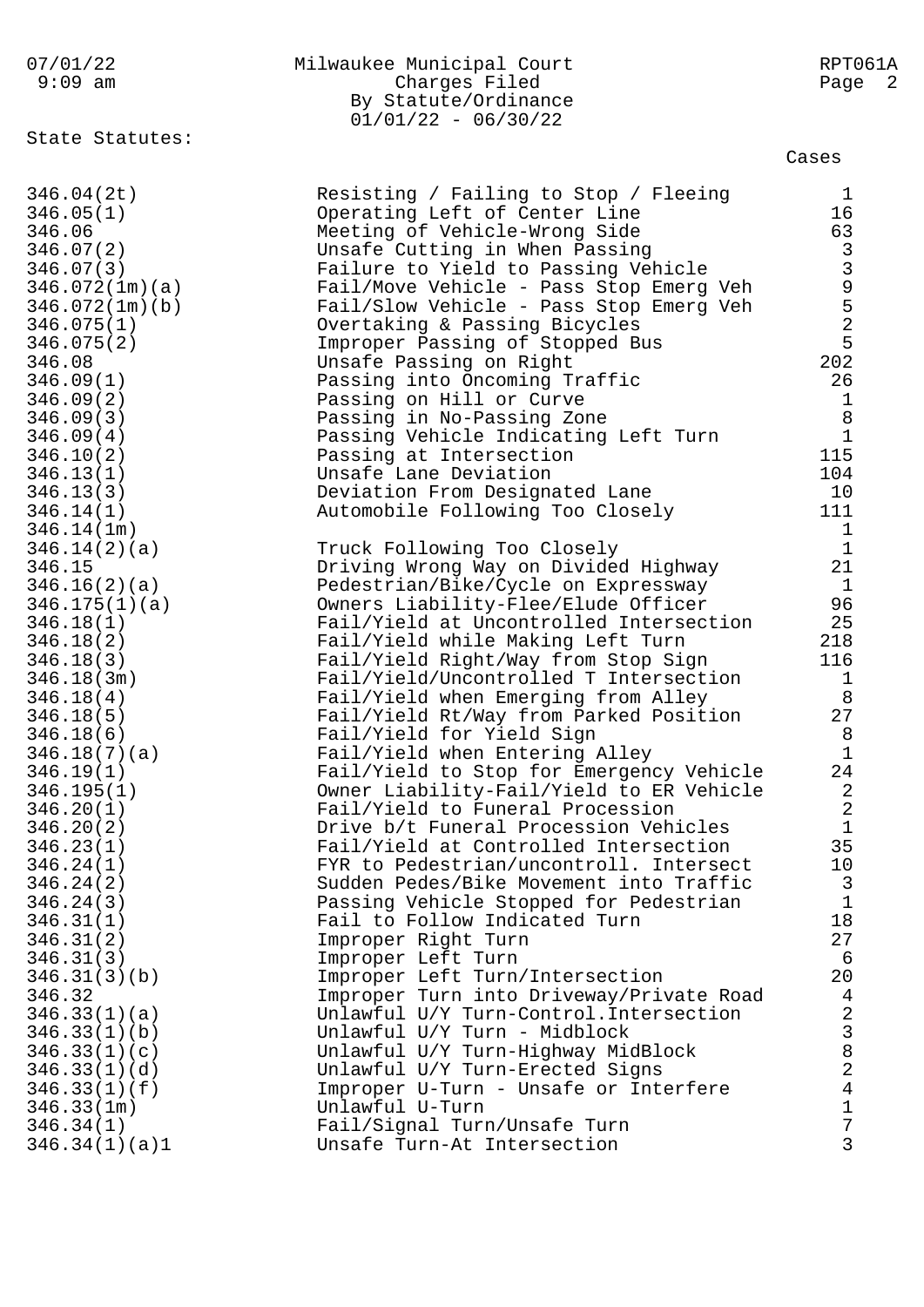| 07/01/22<br>$9:09$ am  | Milwaukee Municipal Court<br>Charges Filed<br>By Statute/Ordinance<br>$01/01/22 - 06/30/22$ | RPT061A<br>Page 3                               |
|------------------------|---------------------------------------------------------------------------------------------|-------------------------------------------------|
| State Statutes:        |                                                                                             | Cases                                           |
| 346.34(1)(a)3          | Unsafe Turn-w/o Reasonable Safety                                                           | 11                                              |
| 346.34(1)(b)           | Fail to Signal Turn                                                                         | 14                                              |
| 346.35                 | Improper Signal for Stop/Turn                                                               | $\mathbf{1}$                                    |
| 346.37(1)(a)1          | Violate Green Traffic-Control Signal                                                        | $\mathbf{1}$                                    |
| 346.37(1)(b)           | Violate Yellow Traffic Signal                                                               | 37                                              |
| 346.37(1)(c)1          | Violate Red Traffic Light                                                                   | 1,697                                           |
| 346.37(1)(c)3          | Illegal Right Turn on Red                                                                   | 19                                              |
| 346.38(1)              | Pedestrian Signal Violation                                                                 | $\boldsymbol{2}$                                |
| 346.38(2)              | Bike/Pedes Violate Pedestrian Signal                                                        | $\mathbf{1}$                                    |
| 346.39(1)              | Fail/Stop for Flashing Red Signal                                                           | 96                                              |
| 346.44(1)(b)           | Fail to Stop/RR Crossing Signal                                                             | $\mathbf{1}$                                    |
| 346.46(1)              | Fail/Stop at Stop Sign                                                                      | 1,107                                           |
| 346.46(2)(a)           | Improper Stop/Stop Sign-Clear Line                                                          | $\mathbf{1}$<br>$\mathbf 1$                     |
| 346.47(1)<br>346.51(1) | Fail/Yield/Stop/Emerging from Alley<br>Improper Parking On/Off Roadway                      |                                                 |
| 346.52(1)(a)           | Stopping/Standing w/i Intersection                                                          | $\begin{array}{c} 5 \\ 1 \\ 1 \\ 3 \end{array}$ |
| 346.53(4)              | Parking/Standing in Driveway                                                                |                                                 |
| 346.53(5)              | Parking/Standing near Crosswalk                                                             |                                                 |
| 346.54                 | Improper Parking/Standing of Vehicle                                                        |                                                 |
| 346.57(2)              | Unreasonable and Imprudent Speed                                                            | 313                                             |
| 346.57(3)              | Driving too Fast for Conditions                                                             | 39                                              |
| 346.57(4)(a)           | Speeding in School Zones                                                                    | 5                                               |
| 346.57(4)(e)           | Speeding on City Highway                                                                    | 53                                              |
| 346.57(5)              | Exceeding Speed Zones/Posted Limits                                                         | 13,424                                          |
| 346.62(2)              | Reckless Driving-Endanger Safety                                                            | 346                                             |
| 346.63(1)(a)           | Operating While Intoxicated                                                                 | 192                                             |
| 346.63(1)(am)          | Operat. w/ Detectable Level Ctrld Substn                                                    | 14                                              |
| 346.63(1)(b)           | Operating While Intoxicated - BAC .1%+                                                      | 130                                             |
| 346.63(2m)             | Violate Absolute Sobriety Law                                                               | 2                                               |
| 346.67(1)              | Hit and Run                                                                                 | $\overline{2}$                                  |
| 346.675(1)             | Veh Owner Liability-Hit and Run                                                             | 286                                             |
| 346.68                 | Hit and Run-Unattended Vehicle                                                              | 63                                              |
| 346.69                 | Hit and Run-Property Adjacent to Highway<br>Failure to Notify Police of Accident            | 42<br>57                                        |
| 346.70(1)<br>346.70(2) | Duty/Report Accident (Report Req'mt)                                                        | 3                                               |
| 346.70(5)              | Falsifying Accident Report                                                                  | $\overline{2}$                                  |
| 346.87                 | Unsafe Backing of Vehicle                                                                   | 13                                              |
| 346.88(3)(b)           | Obstructed Driver's Vision-Front View                                                       | $\mathbf{1}$                                    |
| 346.88(3)(c)           | Obstructed Driver's Vision-Rear View                                                        | 1                                               |
| 346.89(1)              | Inattentive Driving                                                                         | 154                                             |
| 346.89(3)(a)           | Operating while E-Mailing or Texting                                                        | 6                                               |
| 346.89(4)(a)           | Use Phone Driving w/Prob/Instr Permit                                                       | 1                                               |
| 346.89(5)              | Operate with Electronic Device in View                                                      | $\overline{2}$                                  |
| 346.90                 | Following/Parking Near Emergency Vehicle                                                    | $\mathbf{1}$                                    |
| 346.92(1)              | Driving with Person Riding Illegally                                                        | 10                                              |
| 346.92(2)              | Riding Illegally on Vehicle                                                                 | 5                                               |
| 346.93(1)              | Minor Transporting Intoxicants in MV                                                        | $\mathbf{1}$                                    |
| 346.935(2)             | Possess Open Intoxicants in MV                                                              | 29                                              |
| 346.935(3)             | Keep Open Intoxicants in MV                                                                 | 22                                              |
| 346.94(1)              | Driving on Sidewalk                                                                         | 4                                               |
| 346.94(12)             | Driving on Bicycle Lane or Way                                                              | 399                                             |
| 346.94(2)              | Racing on Highway                                                                           | 8                                               |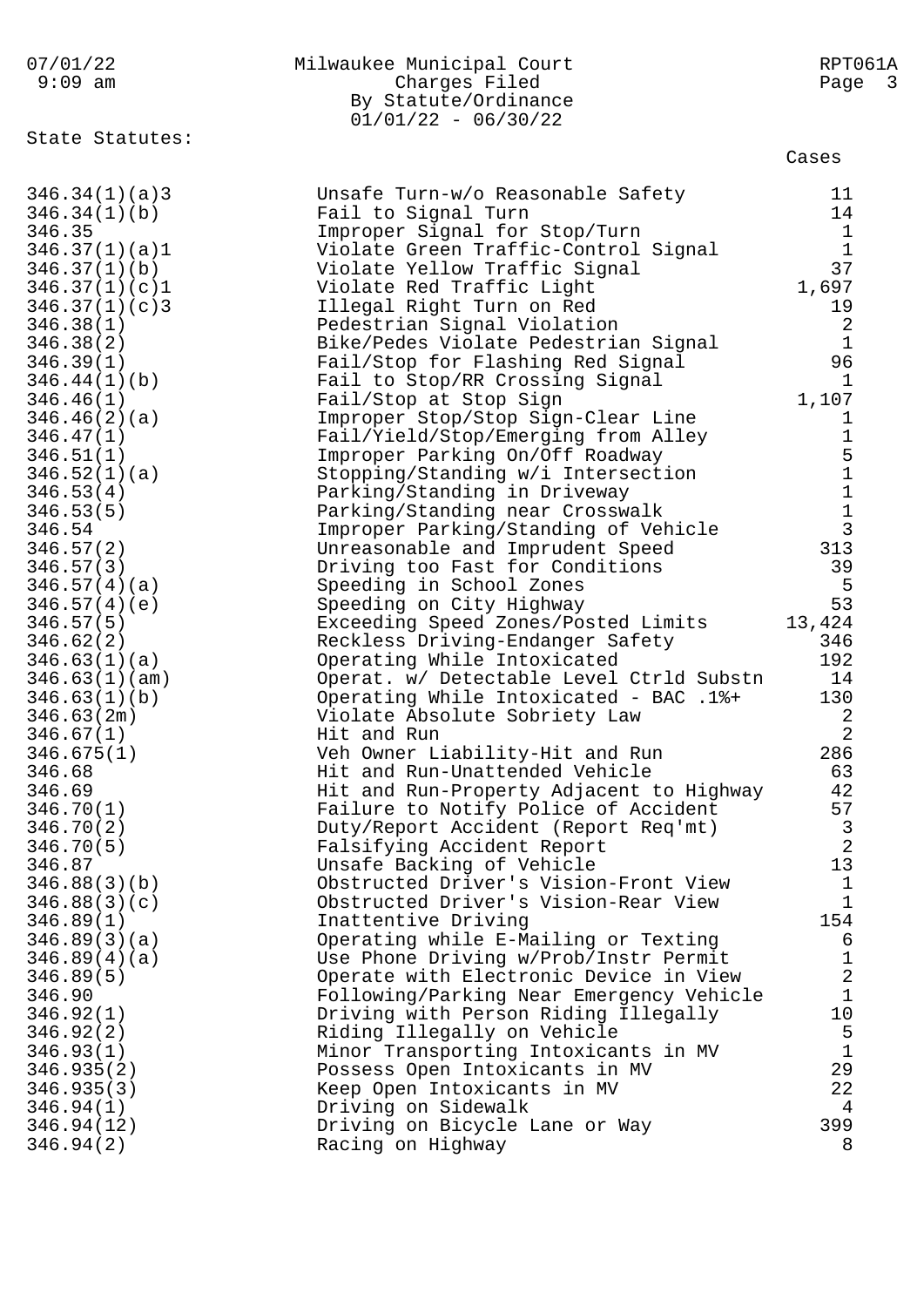| 07/01/22 | Milwaukee Municipal Court | RPT061A |
|----------|---------------------------|---------|
| 9:09 am  | Charges Filed             | Page 4  |
|          | By Statute/Ordinance      |         |
|          | $01/01/22 - 06/30/22$     |         |

State Statutes:

|              |              |                                              |                                         |                                              |                                                      | 346.94(20)(a)                                                                                        |                          |                                  |                    |   |            |  |
|--------------|--------------|----------------------------------------------|-----------------------------------------|----------------------------------------------|------------------------------------------------------|------------------------------------------------------------------------------------------------------|--------------------------|----------------------------------|--------------------|---|------------|--|
|              |              |                                              | 346.94(                                 |                                              |                                                      | 7)                                                                                                   |                          |                                  |                    |   |            |  |
|              |              |                                              |                                         |                                              |                                                      | 346.94(9<br>346.945(1)(a)                                                                            | $\big)$                  |                                  |                    |   |            |  |
|              |              |                                              | 347.06(                                 |                                              |                                                      | 1)                                                                                                   |                          |                                  |                    |   |            |  |
|              | 347          |                                              | 347.07<br>.07                           |                                              | $\overline{\phantom{a}}$                             | $\overline{a}$<br>$2$ )                                                                              | )                        |                                  | (a)                |   |            |  |
|              | 347          |                                              |                                         |                                              | $\overline{\phantom{a}}$<br>$\overline{\phantom{a}}$ | 1)                                                                                                   |                          |                                  | (b)<br>(a)         |   |            |  |
|              | 347          |                                              | .09<br>.12                              |                                              | $\overline{\phantom{a}}$                             | $1)$                                                                                                 |                          |                                  | (a)                |   |            |  |
|              | 347          | $\ddot{\phantom{a}}$                         | 12<br>13                                |                                              | $\overline{\phantom{a}}$                             | 1)                                                                                                   |                          |                                  | (b)                |   |            |  |
|              | 347.<br>347. |                                              | 13(                                     |                                              | $\overline{\phantom{a}}$                             | 1)<br>$\overline{3}$                                                                                 | )                        |                                  |                    |   |            |  |
|              | 347.         |                                              | 14                                      |                                              | $\overline{\phantom{a}}$                             | 1)                                                                                                   |                          |                                  |                    |   |            |  |
|              | 347.         |                                              | 25                                      |                                              | $\overline{\phantom{a}}$                             | $\overline{4}$                                                                                       | $\big)$                  |                                  |                    |   |            |  |
|              | 347<br>347   | $\ddot{\phantom{a}}$<br>$\ddot{\phantom{0}}$ | 26(<br>35                               |                                              | $\overline{\phantom{a}}$                             | 6)<br>$\overline{1}$                                                                                 | $\big)$                  |                                  | (b)                |   |            |  |
|              | 347.         |                                              | 36(                                     |                                              |                                                      | $\overline{3}$                                                                                       | )                        |                                  |                    |   |            |  |
|              |              |                                              | 347.38                                  |                                              | $\overline{\phantom{a}}$                             | $\mathbf{1}$                                                                                         | $\big)$                  |                                  |                    |   |            |  |
|              |              |                                              | 347.39(<br>347.39(                      |                                              |                                                      | 1)<br>2)                                                                                             |                          |                                  |                    |   |            |  |
|              |              |                                              |                                         |                                              |                                                      | 347.413(1)                                                                                           |                          |                                  |                    |   |            |  |
|              |              |                                              |                                         |                                              |                                                      | 347.48(2m)(b)                                                                                        |                          |                                  |                    |   |            |  |
|              |              |                                              |                                         |                                              |                                                      | 347.48(2m)(c<br>347.48(2m)(d                                                                         |                          |                                  |                    |   | )          |  |
|              |              |                                              | 347.48(                                 |                                              |                                                      | $4)$ (                                                                                               |                          |                                  | am)                |   | )          |  |
|              |              |                                              |                                         |                                              |                                                      | (2)                                                                                                  |                          | $\mathcal{E}$                    |                    |   |            |  |
|              |              |                                              | $347.485$ $348.09($ $348.10($ $348.17($ |                                              |                                                      | 1)<br>$\overline{a}$                                                                                 |                          |                                  |                    |   |            |  |
|              |              |                                              | 10 (                                    |                                              |                                                      |                                                                                                      | )                        |                                  |                    |   |            |  |
|              |              |                                              |                                         |                                              |                                                      | 348.10(2)<br>348.17(1)<br>TR301.05(<br>TR305.075<br>TR305.09(<br>TR305.11(<br>TR305.15(<br>TR305.16( |                          |                                  | 11)                |   |            |  |
|              |              |                                              |                                         |                                              |                                                      |                                                                                                      |                          | б                                | $\big)$            |   |            |  |
|              |              |                                              |                                         |                                              |                                                      |                                                                                                      |                          | $\overline{\phantom{a}}$<br>$6)$ | 3                  | ) |            |  |
|              |              |                                              |                                         |                                              |                                                      |                                                                                                      |                          | $\frac{1}{2}$                    |                    |   | (a)        |  |
|              |              |                                              |                                         |                                              |                                                      |                                                                                                      |                          | $\frac{5}{4}$                    | $\big)$            |   |            |  |
|              |              |                                              |                                         |                                              |                                                      | TR305.18(1)                                                                                          |                          |                                  | $\big)$            |   | (a)        |  |
| <b>TR305</b> |              |                                              |                                         |                                              |                                                      | .18(2)                                                                                               |                          |                                  |                    |   | (a)        |  |
|              |              |                                              |                                         |                                              |                                                      | TR305.19                                                                                             | $\overline{\phantom{a}}$ | $\mathbf{1}$                     | $\big)$            |   |            |  |
|              |              |                                              | TR305                                   | $\ddot{\phantom{a}}$                         |                                                      | TR305.20(<br>26                                                                                      |                          | $(7$<br>$(1$<br>$(3)$            | $\big)$<br>)       |   |            |  |
|              |              |                                              | TR305                                   | $\ddot{\phantom{a}}$                         |                                                      | 26                                                                                                   | $\overline{\phantom{a}}$ |                                  | )                  |   |            |  |
|              |              |                                              | TR305                                   | $\ddot{\phantom{0}}$                         |                                                      | 28(                                                                                                  |                          | $\mathbf 1$                      | )                  |   |            |  |
|              |              |                                              | TR305<br>TR305                          | $\ddot{\phantom{0}}$<br>$\ddot{\phantom{0}}$ |                                                      | 29 (                                                                                                 |                          | $\mathbf{1}$<br>$\mathbf{1}$     | )<br>)             |   |            |  |
|              |              |                                              | TR305                                   | $\ddot{\phantom{0}}$                         |                                                      |                                                                                                      |                          | $\overline{a}$                   | )                  |   |            |  |
|              |              |                                              | TR305                                   | $\ddot{\phantom{a}}$                         |                                                      | $30($<br>$30($<br>$30($<br>$32($<br>$32($<br>$32($                                                   |                          | $\frac{3}{2}$                    | )                  |   |            |  |
|              |              |                                              | TR305.<br>TR305.                        |                                              |                                                      |                                                                                                      |                          | $\frac{1}{4}$                    | )                  |   |            |  |
|              |              |                                              | TR305.                                  |                                              |                                                      |                                                                                                      |                          | $\overline{4}$                   | $\big)$<br>$\big)$ |   | (a)<br>(b) |  |
|              |              |                                              | TR305.                                  |                                              |                                                      |                                                                                                      |                          |                                  | 5)                 |   | (b)        |  |
|              |              |                                              | TR305.                                  |                                              |                                                      |                                                                                                      |                          | б                                | $\big)$            |   |            |  |

Cases

| 346.94(20)(a)   | Opening Car Door on Highway-Adult        | $\mathbf{1}$   |
|-----------------|------------------------------------------|----------------|
| 346.94(7)       | Spilling Waste Load on/along Highway     | $\overline{c}$ |
| 346.94(9)       | Alighting From/Boarding Moving Vehicle   | $\mathbf{1}$   |
| 346.945(1)(a)   | Owner Liability-Sound Amplification Dev  | $\mathbf{1}$   |
| 347.06(1)       | Operation w/o Required Lamps Lighted     | 40             |
| 347.07(2)(a)    | Operate Vehicle w/ NonWhite Headlights   | $\mathbf{1}$   |
| 347.07(2)(b)    | Operate Vehicle w/ NonRed Taillights     | $\mathbf{1}$   |
| 347.09(1)(a)    | Operate Motor Vehicle w/o 2 Headlights   | 155            |
| 347.12(1)(a)    | Approaching Operator Fail/Dim MultiBeams | $\overline{2}$ |
| 347.12(1)(b)    | Following Operator Fail/Dim MultiBeams   | $\overline{2}$ |
| 347.13(1)       | No Tail Lamp/Defective Tail Lamp-Night   | 67             |
| 347.13(3)       | Operate Vehicle w/o Registration Lamps   | 11             |
| 347.14(1)       | Operate Vehicle w/o Stopping Lights      | 118            |
|                 |                                          |                |
| 347.25(4)       | Equip NonPolice Veh. w/ Blue Lights      | $\overline{3}$ |
| 347.26(6)(b)    | Tow Truck Warning Lamp Reqm'ts           | $\mathbf{1}$   |
| 347.35(1)       | Operate Motor Vehicle w/o Capable Brakes | 5              |
| 347.36(3)       | Fail/Maintain Veh.Brakes/Working Order   | $\mathbf{1}$   |
| 347.38(1)       | Defective Horn or Unnecessary Use        | 5              |
| 347.39(1)       | Operate Motor Veh. w/o Adequate Muffler  | 8              |
| 347.39(2)       | Equip Motor Vehicle with Illegal Muffler | $\overline{4}$ |
| 347.413(1)      | IID Tampering/Failure to Install         | $\overline{2}$ |
| 347.48(2m)(b)   | Vehicle Operator Fail/Wear Seat Belt     | 635            |
| 347.48(2m)(c)   | Operator Fail/Have Passenger/SeatBelted  | 29             |
| 347.48(2m)(d)   | Ride in Vehicle w/o Wearing Seat Belt    | 45             |
| 347.48(4)(am)   | Safety Belt Violations-Child             | 133            |
| 347.485(2)      | Operate Cycle without Eye Protection     | $\mathbf{1}$   |
| 348.09(1)       | Operating with Load Projecting on Sides  | $\frac{1}{3}$  |
| 348.10(2)       | Operate Veh. Fail/Prevent Leaking Load   |                |
| 348.17(1)       | Violation of Special Weight Limits       | 17             |
| TR301.05(11)    | Driver - Passengers not to stand         | $\mathbf{1}$   |
| TR301.05(6)     | Doors shall remain closed securely       |                |
| TR305.075(3)    | Fail To Dim Auxiliary Lamps              | 11116          |
| TR305.09(6)     | Cracked/Broken Lenses/Reflectors         |                |
| TR305.11(2)(a)  | Fail/Properly Maintain Headlamps         |                |
| TR305.15(5)     | Fail/Maintain High-Mounted Stop Lamp     |                |
| TR305.16(4)     | Covered/Obscured Tail Lamps/Reflectors   | $\overline{4}$ |
| TR305.18(1)(a)  | Fail/Equip Required Bumper               | $\overline{4}$ |
| TR305.18(2)(a)  | Fail/Properly Mount Vehicle Bumpers      | 4              |
| TR305.19(1)     | Fail/Maintain Door/Hood Trunk Lid        | 5              |
| TR305.20(7)     | No Catalytic Converter                   |                |
| TR305.26(1)     | Fail/Equip Required Mirrors              | $\frac{1}{2}$  |
| TR305.26(3)     | Cracked/Damaged/Poor Reflect on Mirror   | 3              |
| TR305.28(1)     | Fail/Maintain Vehicle Speedometer        | $\mathbf{1}$   |
| TR305.29(1)     | Steering/Suspension Not Meet Reqmts      | $\mathbf{1}$   |
| TR305.30(1)     | Fail/Properly Maintain Tires and Rims    | $\mathbf{1}$   |
| TR305.30(2)     | Vehicle Tires w/Less Than 2/3 Inch Tread | $\overline{2}$ |
| TR305.30(3)     | Vehicle Tires Protrudes >2 Inches Beyond |                |
| TR305.32(2)     | Front Driver's Side Window not Operate   | $\frac{1}{3}$  |
| TR305.32(4)(a)  | Vent / Side Window / Unauthorized Sign   | $\mathbf{1}$   |
| TR305.32(4)(b)2 | Illegal Window Tint                      | 92             |
| TR305.32(5)(b)  | Rear Window Excessive Tinting            | 10             |
| TR305.32(6)     | Rear Side Window Excessive Tinting       | 12             |
|                 |                                          |                |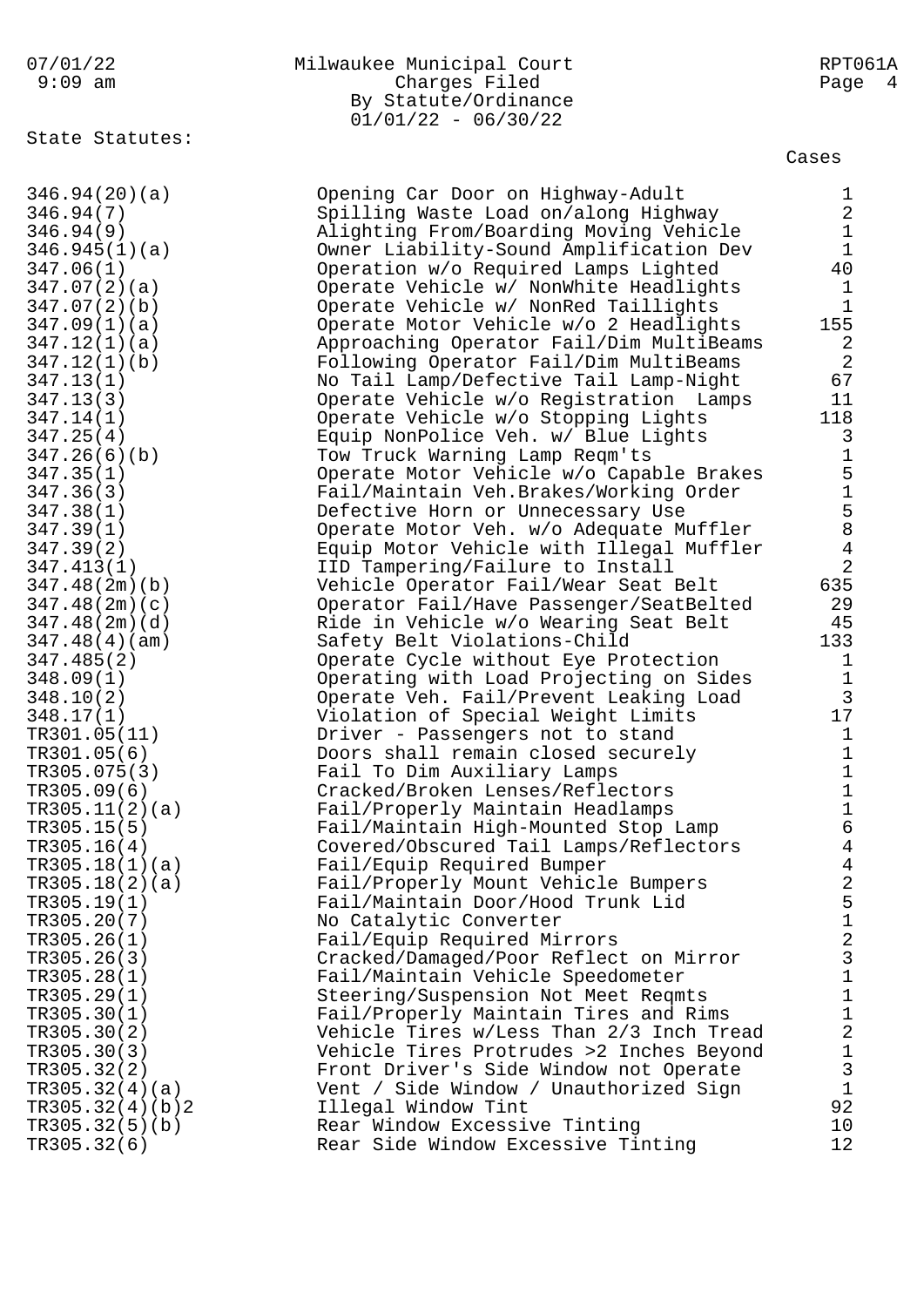| 07/01/22<br>$9:09$ am | Milwaukee Municipal Court<br>Charges Filed<br>By Statute/Ordinance<br>$01/01/22 - 06/30/22$ | RPT061A<br>Page 5 |
|-----------------------|---------------------------------------------------------------------------------------------|-------------------|
| State Statutes:       |                                                                                             | Cases             |
| TR305.34(3)           | Cracked/Damaged Vehicle Windshield                                                          | 20                |
| TR305.34(6)           | Illegal Materials on Windshield                                                             | 57                |
| TR305.34(6)(c)        | Windshield tinting - critical area                                                          | 10                |
| TR325.02(4)           | Vehicle Equipment Violations                                                                | $\mathbf{1}$      |
| TR327.03(1)           | Fed Reg/Safety - General                                                                    | 16                |
| TR327.03(3)           | Fed Reg/Safety - General                                                                    |                   |
| TR327.03(4)           | Violation of Out of Service Notice                                                          | $\mathbf{1}$      |
| TR327.03(5)           | Interstate/Intrastate Driving Rqmts                                                         | 20                |
| Sub Total:            |                                                                                             | 34,303            |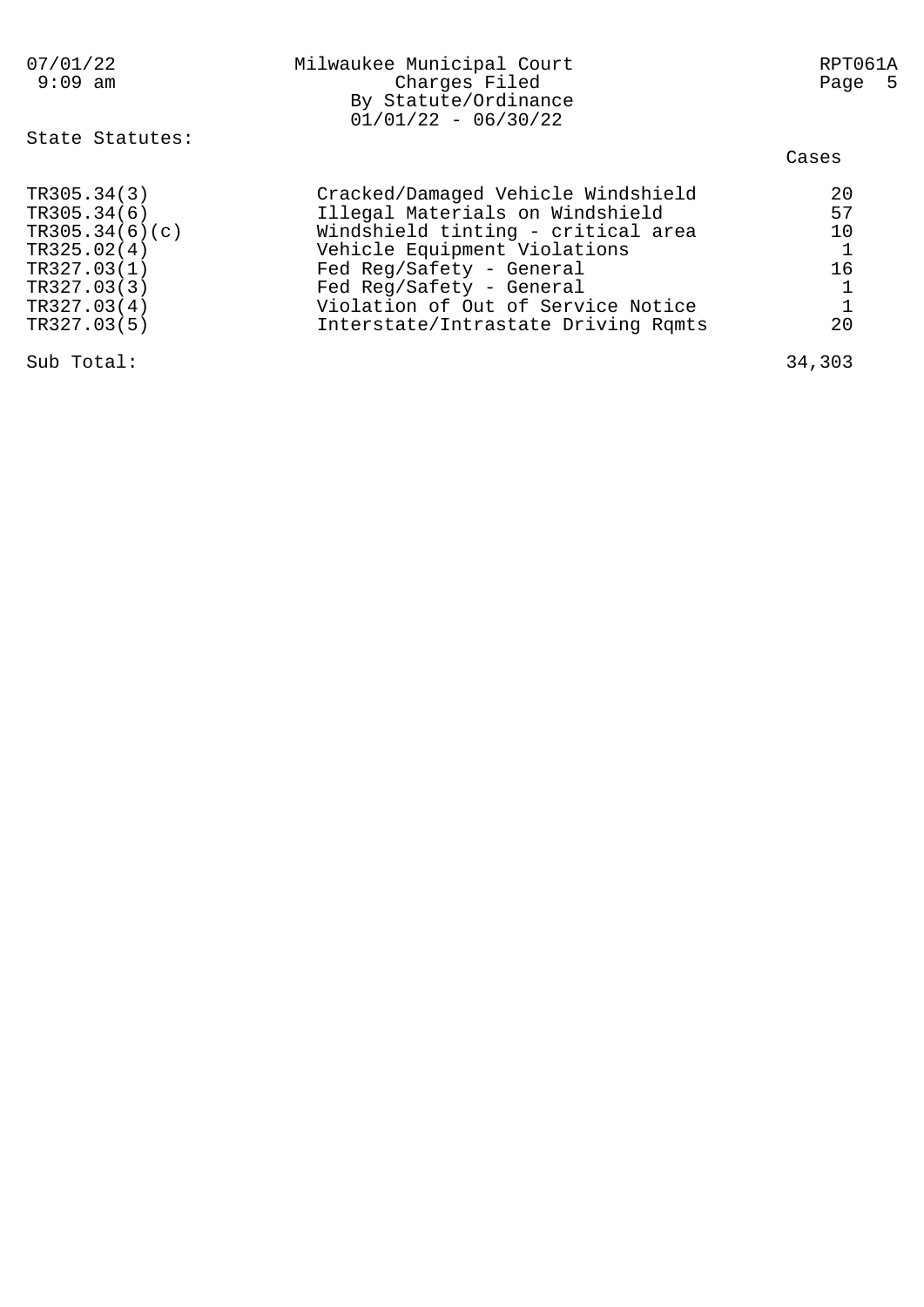| 07/01/22<br>$9:09$ am                                                      | Milwaukee Municipal Court<br>Charges Filed<br>By Statute/Ordinance<br>$01/01/22 - 06/30/22$                                               | RPT061A<br>Page<br>- 6               |
|----------------------------------------------------------------------------|-------------------------------------------------------------------------------------------------------------------------------------------|--------------------------------------|
| Ordinances:                                                                |                                                                                                                                           | Cases                                |
| $100 - 50 - 1 - a$                                                         | Public Passenger Vehicle - Permit Req'd                                                                                                   | 1                                    |
| $100 - 59 - 1 - a$                                                         | PP Vehicle - License to Be Exhibited                                                                                                      | 1                                    |
| $100 - 59 - 14 - a$                                                        | PP Vehicle - Daily Safety Inspection Req                                                                                                  | 1                                    |
| $100 - 59 - 3 - a$                                                         | PP Veh Pass - Fail to Pay Fare                                                                                                            | $\mathbf 1$                          |
| $101 - 20.7 - 3$                                                           | Spectating Prohibited - Illegal Race/Spd                                                                                                  | $\overline{2}$                       |
| $101 - 34 - 1$                                                             | Contested Parking Citation(s)                                                                                                             | 413                                  |
| $101 - 9.5 - 2$                                                            | Loitering on Street Median                                                                                                                | 5                                    |
| $104 - 15$                                                                 | Obstruct Police/Fireman During Fire                                                                                                       | $\mathbf 1$                          |
| $104 - 7 - 1$                                                              | False Fire Alarm                                                                                                                          | $\overline{2}$                       |
| $105 - 138 - 2$                                                            | Resisting / Obstructing Police Officer                                                                                                    | 125                                  |
| $105 - 2$                                                                  | Assault and Battery                                                                                                                       | 340                                  |
| $105 - 34 - 1 - b$                                                         | Carrying Unsecured Dangerous Weapon                                                                                                       | 1                                    |
| $105 - 35 - 1$                                                             | Discharge of Firearm in City w/o Permit                                                                                                   | $1\,$                                |
| $105 - 47 - 1$                                                             | Sale / Discharge / Use of Fireworks                                                                                                       | $\overline{3}$                       |
| $105 - 48 - 1$                                                             | Smoking Prohibited - Adoption State Law                                                                                                   | $\overline{2}$                       |
| $105 - 50 - 1$                                                             | Synthetic Marijuana Poss/Sale/Use Prohib                                                                                                  | $\mathbf{1}$                         |
| $105 - 77 - 1$                                                             | Misuse of Emergency Telephone Numbers                                                                                                     | 33                                   |
| $105 - 78 - 2$                                                             | Abandoned 911 Calls - Repeated                                                                                                            | $\mathbf{1}$                         |
| $106 - 1 - 1$                                                              | Disorderly Conduct                                                                                                                        | 520                                  |
| $106 - 1.1 - 2$                                                            | Aggressive Panhandling                                                                                                                    | 2                                    |
| $106 - 1.8 - 1$                                                            | Public Drinking                                                                                                                           | 5                                    |
| $106 - 11$<br>$106 - 23$<br>$106 - 23.1 - 2$                               | Mashing<br>Loitering of Minor (Curfew Hours)<br>Truancy or Habitual Truancy                                                               | 5<br>24<br>$\mathbf{1}$<br>$1\,$     |
| $106 - 30 - 2 - a$<br>$106 - 30.5 - 2$<br>$106 - 31 - 1$<br>$106 - 31 - 5$ | Sale of Cigarettes to Minor/Underage<br>Minor Purchase/Possess Cigarette/Tobacco<br>Loitering or Prowling<br>Loitering in Public Building | $\mathbf{1}$<br>23<br>$\overline{2}$ |
| $106 - 31 - 6$                                                             | Loitering in Restaurant / Tavern                                                                                                          | $\mathbf{1}$                         |
| $106 - 31 - 8$                                                             | Loitering in a Parking Lot or Structure                                                                                                   | $\overline{4}$                       |
| $106 - 35 - 2$                                                             | Loitering - Soliciting Prostitute                                                                                                         | 14                                   |
| $106 - 35.6 - 2$                                                           | Loitering - Illegal Drug Activity                                                                                                         | 9                                    |
| $106 - 36 - 3 - a$                                                         | Possession of Drug Paraphernalia                                                                                                          | 57                                   |
| $106 - 37 - 2$                                                             | Frequenting An Illegal Drug House                                                                                                         | $\mathbf{1}$                         |
| $106 - 38 - 2$                                                             | Possession of Marijuana                                                                                                                   | 175                                  |
| $106 - 5 - 2$                                                              | Indecent Exposure                                                                                                                         | 7                                    |
| $106 - 8 - 2$                                                              | Harassing Phone Call                                                                                                                      | 2                                    |
| $106 - 8 - 4$                                                              | Harassing Phone Calls - Repeated                                                                                                          | $\mathbf 1$                          |
| $108 - 5 - 1 - a$                                                          | Public Dance Hall - License Required                                                                                                      | 4                                    |
| $110 - 10 - 1$                                                             | Trespassing Upon Buildings / Premises                                                                                                     | 179                                  |
| $110 - 15$                                                                 | Vandalism                                                                                                                                 | 226                                  |
| $110 - 15.5 - 1$                                                           | Vandalism - Graffiti Related                                                                                                              | 4                                    |
| $110 - 16 - 2$                                                             | Theft                                                                                                                                     | 55                                   |
| $110 - 32 - 1 - a$                                                         | Fraud on Hotel or Restaurant                                                                                                              | $\mathbf{1}$                         |
| $110 - 32 - 1 - b$                                                         | Fraud on Hotel or Restaurant Keeper                                                                                                       | 2                                    |
| $110 - 35 - 1$                                                             | Retail Theft                                                                                                                              | 257                                  |
| $110 - 4 - 1$                                                              | Damaging of Public Property                                                                                                               | 4                                    |
| $115 - 32 - 1$                                                             | Obstruction on Public Ways                                                                                                                | $\mathbf{1}$                         |
| $118 - 80 - 1$                                                             | Boating - Adoption of State Statutes                                                                                                      | 42                                   |
| $118 - 80 - 1$ 30.62(4)                                                    | Boating - Fail to Have Fire Ext Aboard                                                                                                    | $\mathbf{1}$                         |
| $118 - 80 - 10 - a$ 30.62(3)                                               | Boating - Child Under 13 PFD Requirement                                                                                                  | 7                                    |
| $118 - 80 - 10 - b$ NR5.13(6)                                              | Sound Signaling Appliances Required                                                                                                       | $\mathbf 1$                          |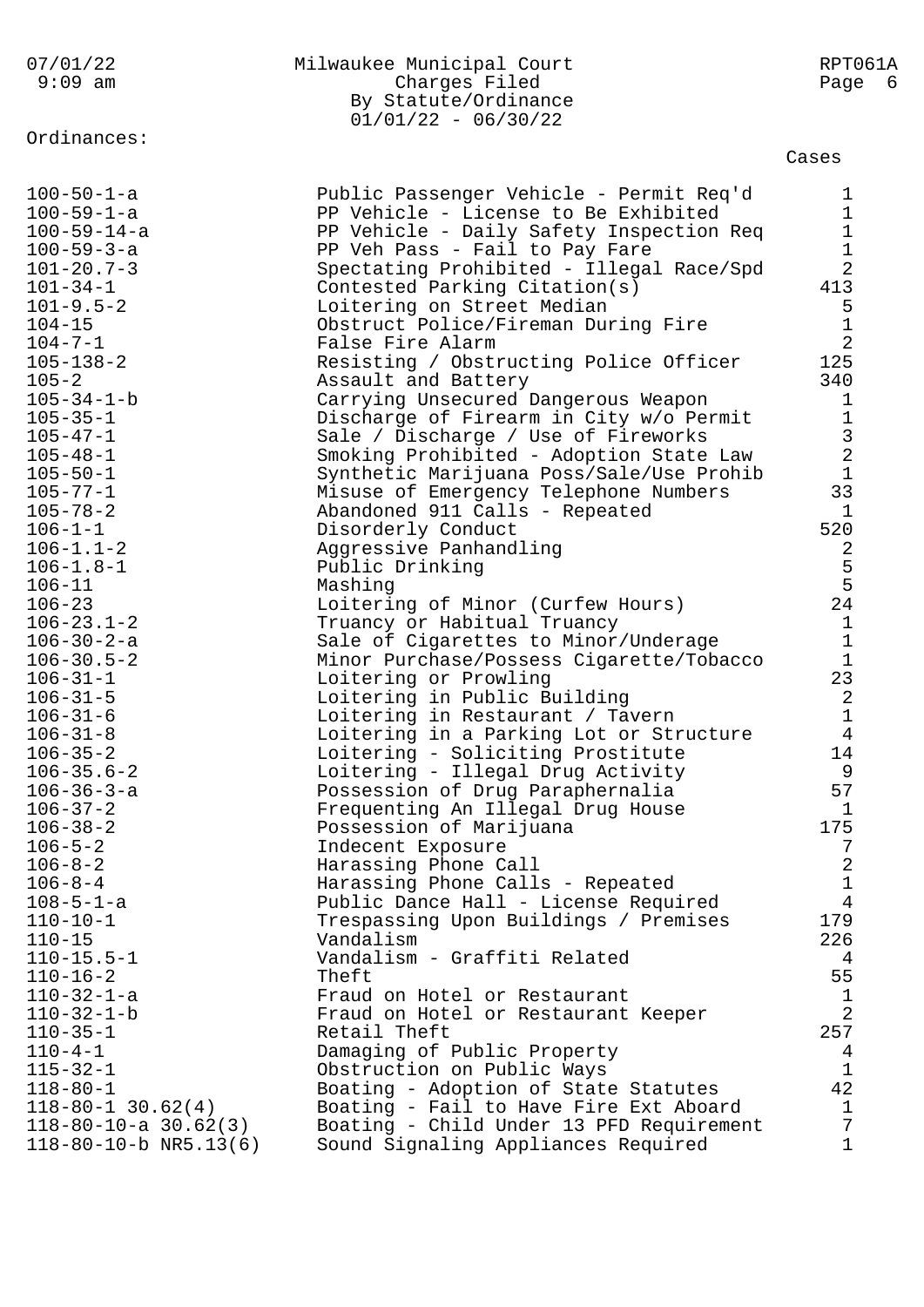Ordinances:

## 07/01/22 Milwaukee Municipal Court RPT061A 9:09 am Charges Filed Page 7 By Statute/Ordinance 01/01/22 - 06/30/22

Cases

| 118-80-10-c 30.675      | Visual Distress Signals Required         | $\mathbf{1}$   |
|-------------------------|------------------------------------------|----------------|
| $118 - 80 - 7$          | Swimming within Harbor Where Prohibited  | $\mathbf{1}$   |
| 200 through 295         | Building Code Violations                 | 501            |
| $200 - 11 - 4$          | Illegal Occupancy and Use                | 44             |
| $200 - 24 - 1$          | Building Permit Required                 | 32             |
| $200 - 42 - 2 - a$      | Certificate of Occupancy Required        | $\overline{4}$ |
| $214 - 27 - 4$          | Smoke Detectors Not Operative            | 2              |
| $214 - 3$               | Adoption of Model Fire Code              | 10             |
| 295                     | Zoning Violations                        | 240            |
| $295 - 403 - 3 - b$     | Paved or Approved Surface Required       | 60             |
| $295 - 503 - 1$         | Residential Lot - Land Use Violation     | 74             |
| $295 - 503 - 3 - b$     | Residential Lot - Improper Veh Repair    | 34             |
| $295 - 505 - 4 - b - 4$ | Exceed Max Number Parked Vehicles on Lot | 37             |
| $295 - 505 - 4 - b - 9$ | Unregistered Vehicle Parked > 30 Days    | -9             |
| $295 - 603 - 1$         | Commercial Lot - Land Use Violation      | 56             |
| $295 - 803 - 1$         | Industrial Lot - Land Use Violation      | 13             |
| $50 - 18$               | Aiding and Abetting Ordinance Violation  | $\mathbf{1}$   |
| $50 - 25 - 5$           | Resist or Obstruct Issuance of Citation  | $\overline{3}$ |
| $6 - 07 - 3$            | Viol of Mayors Proclamation of Emergency | $\mathbf{1}$   |
| $66 - 22 - 1 - a$       | Create/Knowing Allow Lead-Based Nuisance | 10             |
| $68 - 21 - 1 - a$       | Food Dealer License Required             | $\overline{3}$ |
| $68 - 23 - 1$           | Food Dealers License Required            | 16             |
| $75 - 23 - 5 - a$       | Tattoo / Body Pierce - License Required  | $\mathbf{1}$   |
| $78 - 17 - 1$           | Dog and Cat Licenses Required            | $\,8\,$        |
| $78 - 19 - 1$           | Permitting Animal at Large               | $\,8\,$        |
| $78 - 19 - 2$           | Setting Animal at Large                  | $\epsilon$     |
| $78 - 19 - 3$           | Animal Litter Nuisance                   | $\mathbf 1$    |
| $78 - 22 - 1$           | Pit-Bull/Rottweiler - Leash Requirements | $\mathbf{1}$   |
| $78 - 22 - 2$           | Pit Bull/Rottweiler - Yard / Kennel Reqs | $\overline{2}$ |
| $78 - 22 - 3$           | Pit-Bull/Rottweiler - Behavior Class Req | 7              |
| $78 - 23 - 1 - a$       | Dangerous Animal Regulations             | $\mathbf 1$    |
| $78 - 23 - 3 - b$       | Dangerous Animal - Pen / Kennel Reqs     | $\overline{2}$ |
| $78 - 23 - 5$           | Dangerous Animal - Sign Required         | $\mathbf 1$    |
| $78 - 27 - 1$           | Failure to Surrender Rabid Animal        | $\mathbf 1$    |
| $78 - 29 - 1$           | Animal Disturbing Peace                  | $\overline{2}$ |
| $78 - 3 - 1$            | Animal Owner's Duty to Restrain, Etc.    | $\sqrt{6}$     |
| $78 - 31 - 1 - a$       | Cruelty to Animals                       | 1              |
| $78 - 31 - 2$           | Cruelty to Animals - Food and Water Reqs | $\mathbf{2}$   |
| $78 - 31 - 3 - a$       | Cruelty to Animals - Lack of Shelter     | $\overline{2}$ |
| $78 - 31 - 3 - c$       | Cruelty to Animals - Lack Proper Shelter | 1              |
| $78 - 31 - 7$           | Cruelty to Animals - Fail Get Vet Care   | 1              |
| $79 - 10 - 2$           | Littering on Street by Motor Vehicle     | 1              |
| $79 - 11$               | Littering of Public Property             | 9              |
| $79 - 12 - 1$           | Littering of Premises                    | $\mathsf 9$    |
| $80 - 10 - 6 - b$       | Chronic Nuisance Premises                | $1\,$          |
| $80 - 15$               | Spitting in Public Places                | $\mathbf{1}$   |
| $80 - 44 - 2$           | Dumping Prohibited                       | 14             |
| $80 - 48 - 3$           | Elimination of Rat Feeding Places Req'd  | $\mathbf 1$    |
| $80 - 49 - 3$           | Certain Vehicles Prohibited              | $\overline{2}$ |
| $80 - 63 - 1$           | Excessive Noise Prohibited               | 36             |
| $84 - 43 - 2$           | Cigarette and Tobacco License Required   | $\mathbf 1$    |
| $85 - 23 - 4 - a$       | Licensed Estab - Exceeding Occupy Limit  | 3              |
|                         |                                          |                |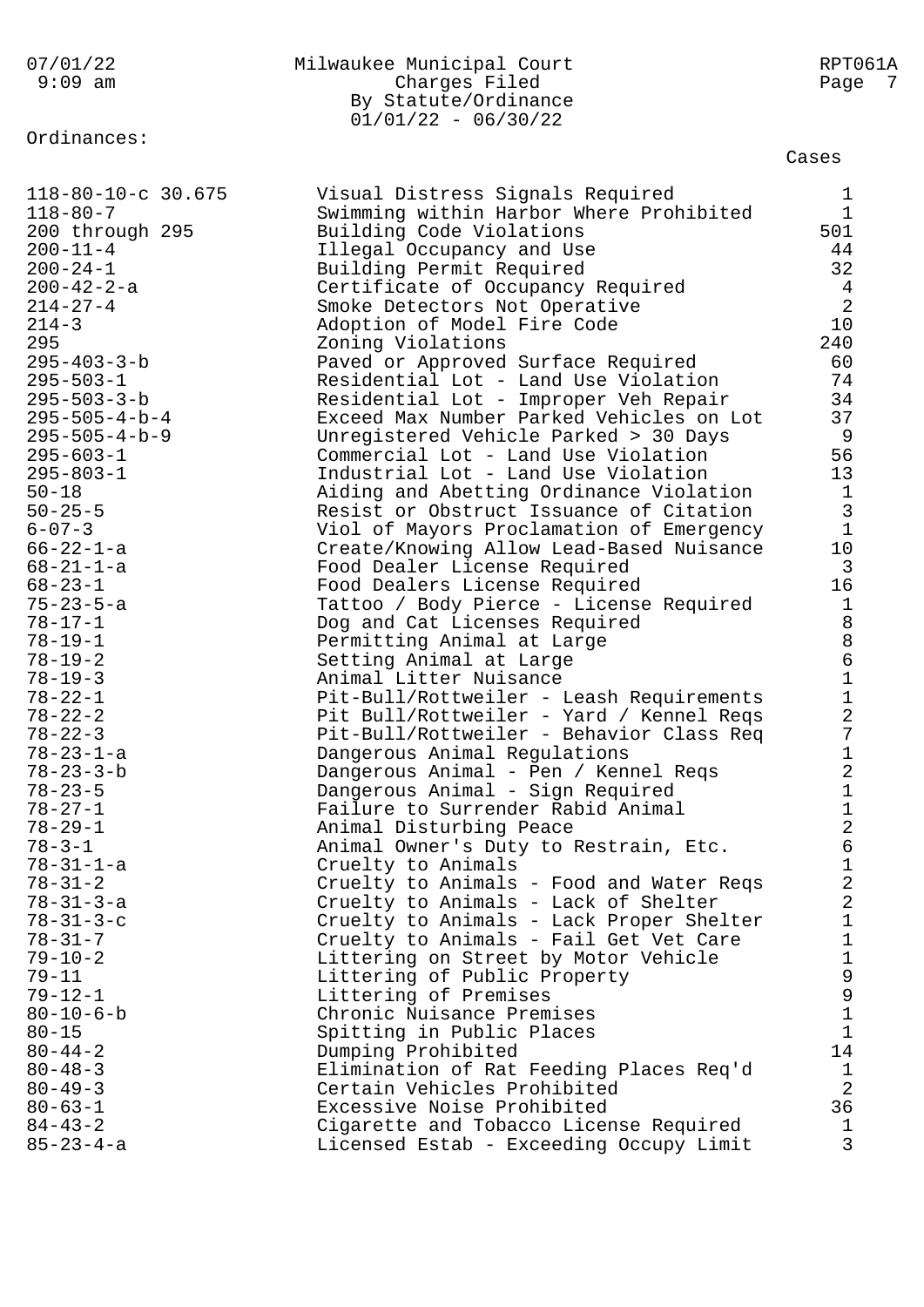| 07/01/22<br>$9:09$ am<br>Ordinances:                                                                                                   | Milwaukee Municipal Court<br>Charges Filed<br>By Statute/Ordinance<br>$01/01/22 - 06/30/22$                                                                                                                                                                                                 | RPT061A<br>Page 8 |
|----------------------------------------------------------------------------------------------------------------------------------------|---------------------------------------------------------------------------------------------------------------------------------------------------------------------------------------------------------------------------------------------------------------------------------------------|-------------------|
|                                                                                                                                        |                                                                                                                                                                                                                                                                                             | Cases             |
| $90 - 16 - 1$<br>$90 - 17$<br>$90 - 18 - 1 - a - 1$<br>$90 - 18 - 2$<br>$90 - 18 - 3$<br>$90 - 3 - 1$<br>$90 - 32 - 1$<br>$93 - 5 - 1$ | Display of License - Posting Required<br>Tavern Charges to Be Posted<br>Sale of Alcohol to Underaged Person<br>Possession of Alcohol by Underage Person<br>Misrepresenting Age to Receive Alcohol<br>Liquor License Required<br>Fraud on Tavernkeeper<br>Secondhand MV Dealer License Req'd |                   |
| Sub Total:                                                                                                                             |                                                                                                                                                                                                                                                                                             | 3,871             |
| Total Cases Filed:                                                                                                                     |                                                                                                                                                                                                                                                                                             | 38,174            |